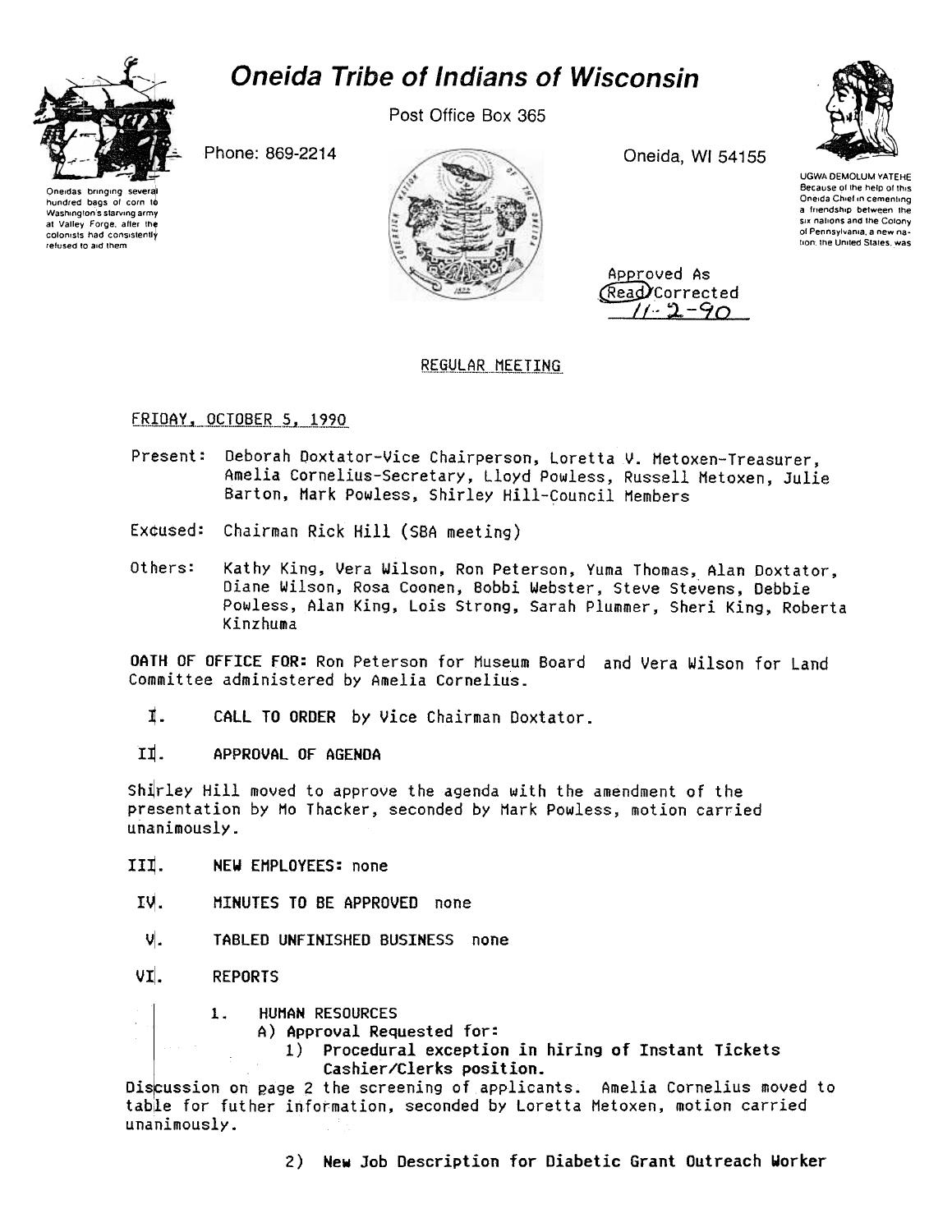ONEIDA TRIBE OF INDIANS OF WISCONSIN REGULAR MEETING - OCTOBER 5, 1990 Page

HUMAN RESOURCES (Cont

2) New Job Description for Diabetic Grant Outreach Worker

Funds for position will come from grant. Loretta Metoxen moved to approve, seconded by Shirley Hill, motion carried

3) Posting of New Job Position of Retail stock Person/Clerk

Discussion on title and duties of position. Loretta Metoxen moved to refer back to the Human Resource department, seconded by Mark Powless, motion carried unanimously.

- B) Hiring Information:
	- 1) Hiring of Maternal Child Health Aide Maxine Cottrell
- C Transfers/Promotions/Reassignments
	- 1) Promotion of Vern G. Doxtator to Director of Security Irene Hoore Activity Center.
- $2<sup>1</sup>$ TRAVEL REPORTS
	- A) Rick Hill, Albuquerque, NM 9/27/90 9/28/90 for Nation Tribal Leadership Conference.

#### VII. NEW BUSINESS

#### **RESOLUTIONS**

A) Projects for Individual Home Ownership Resolution #10-5-90-A -Bob Christ john

Loretta Metoxen moved to adopt Resolution #10-05-90-A with the inclusion of WHEDA with the State of Wis. and to add reference to construction on Indian Reservation if in HUD 248, seconded by Shirley Hill, motion carried unanimously.

WHEREAS, the Oneida Tribe of Indians of Wisconsin have established a history of providing housing opportunities for its members on the reservation, and

WHEREAS, these efforts have not eliminated the need for safe and sanitary housing for all tribal members, and

WHtREAS, this can be verified by the long waiting lists for existing public housing and home repair efforts that have taken place, and

WHEREAS, the State of Wisconsin has expressed an interest and may announce that it is going to establish participation in the U.S. Housing and Urban Development 248 Home Ownership Program.

NOW THEREFORE BE IT RESOLVED: that the Oneida Tribe of Indians of Wisconsin would be interested in participating in any new construction and/or home improvement that would lead to individual ownership, and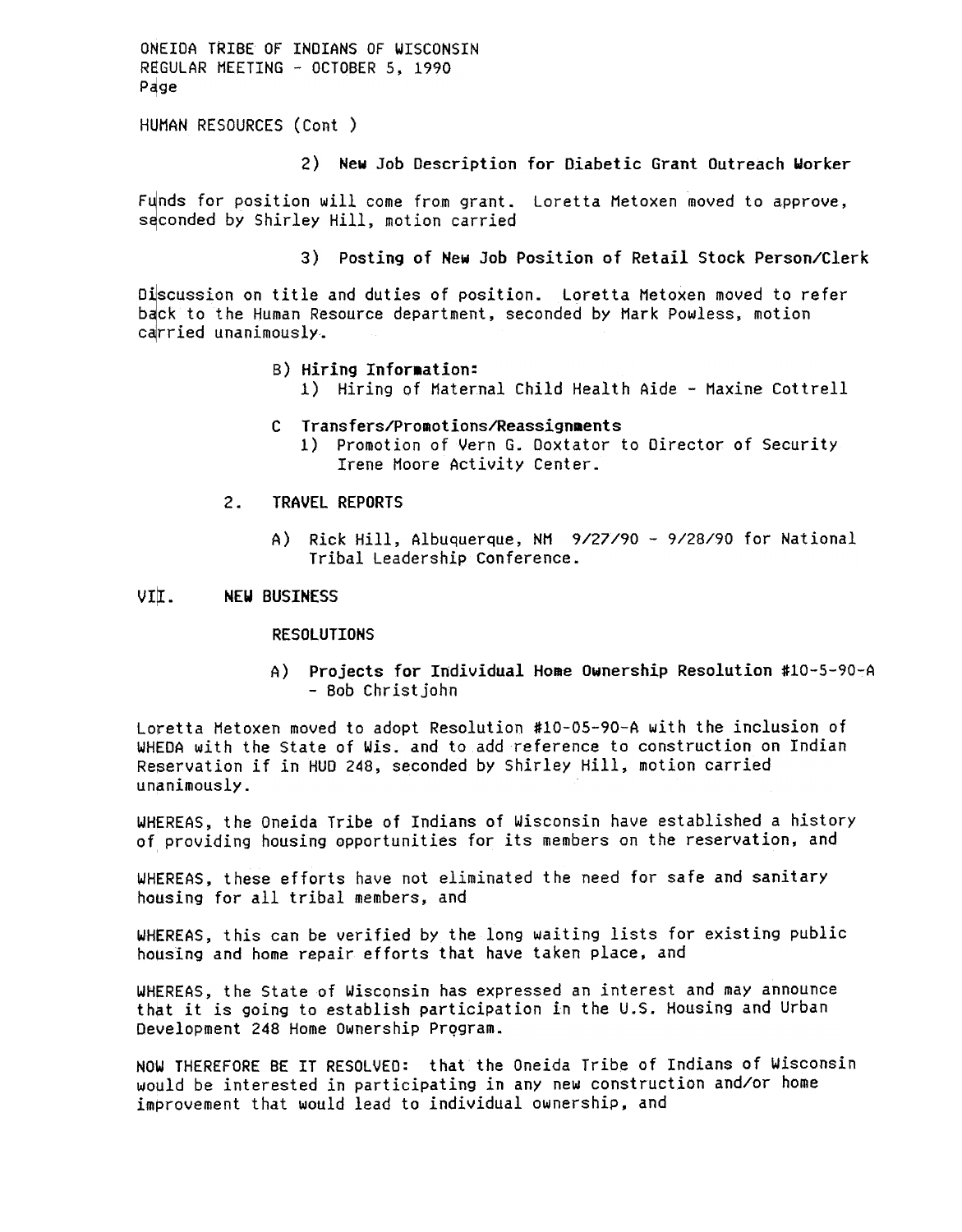ONEIDA TRIBE OF INDIANS OF WISCONSIN REGULAR MEETING - OCTOBER 5, 1990 Page

Resolution #10-5-90-A (Continued)

BE IT FURTHER RESOLVED: that the Oneida Tribe of Indians of Wisconsin would support any program that leads to individual home ownership and would apply for assistance for a program such as HUD 248 funds.

### B) GLITC Resolution & Poll Vote

WHEREAS, Great Lakes Inter-Tribal Council, Inc., is a consortium of the eleven federally recognized tribes in Wisconsin; and

WHEREAS, the Tribes and Great Lakes Inter-Tribal Council recognized the need to work with other governmental units to maintain good relationships and other standings; and

WHSREAS, the Tribes and Great Lakes Inter-Tribal Council have participated in many venues, conferences and workshops to promote understanding and to create lines of communication between the tribes and other entities.

NOW THEREFORE BE IT RESOLVED: that the Great Lakes Board of Directors hereby supports the concept and recognizes the need for a statewide conference on governmental relations, to promote better relations among the tribes and the many levels of government of the State of Wisconsin.

Loretta Metoxen moved to support the above resolution and to have Chairman Hill vote in favor of adoption at the GLITC poll vote, seconded by Amelia Cornelius, motion carried unanimously.

#### $2.$ REQUESTS

A) Tribal Loan Credit Program - Chris Doxtator

Reoommendation to approve down payment loan to H. & H. Homer contingent upon favorable house inspection and well and septic system. Loretta Hetoxen moved to approve the recommendation, seconded by Hark Powless, motion carried unamimously.

- B) Finance & Appropriation Recommendations of 10/3/90 -Loretta Hetoxen
- 1. Hwy 54 C-Store UST Removal & Remediation Request is for \$18,500 to dispose of soils and backfill. F&A recommends tabling for additional information.

No' action.

2. Natural Gas Service to Sand Hill Circle. F&A recommends approval of \$2,000 from Building & Grounds to extend line, and that the conversion of the Tribal Building system occur in the next FY's budget.

Amelia Cornelius moved to approve, seconded by Russell Metoxen, motion carried unanimously.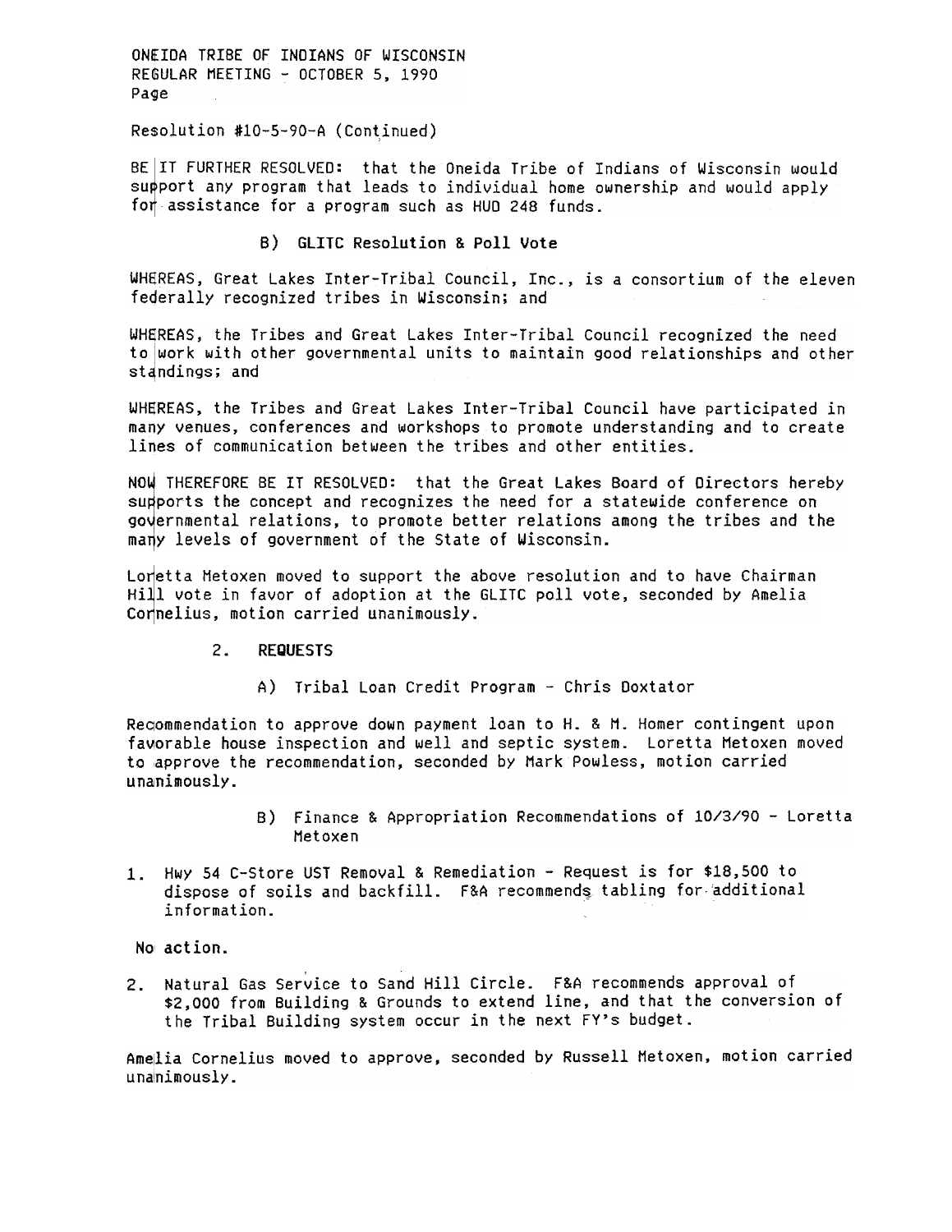ONEIDA TRIBE OF INDIANS Of WISCONSIN RffGULAR HEETING -OCTOBER 5, 1990 Page

Finance & Appropriation Recommendations (Cont.)

Political contributions for state legislators. F&A recommends \$100.00 each (for those listed) for postage or other support within legal constraints. Further recommended that a PAC Committee be organized to address future requests of this nature.

Amelia Cornelius moved to approve, seconded by Shirley Hill, motion carried unanimously.

Amelia Cornelius moved that the Communications Department work with the Tribal Sub-Committee on Political Action to develop articles in the Kali-Wisaks on individuals that the Tribe supports, seconded by Mark Powless, motion carried  $unanimously.$ 

4. Ben Nighthorse Campbell - Request for Contribution. F&A recommends a \$500 contribution from the Business Committee donation line.

Julie Barton moved to approve, seconded by Mark Powless, motion carried unanimously.

5. Genesee Valley Indian Association, Anishnabe Aki - They are building an Indian Village on S2 acres and are requesting a ledge. f&A recommends tabling until FY'91 budget is approved.

6. Redbird District Projects, Inc. - Request donation to light-up footba field for East DePere. F&A recommends tabling until FY'91 budget is approved.

No Action.

No action<br>6. Redd<br>fiel appy<br>No Action<br>7. Chamerace<br>From recodepa<br>Loretta unanimol<br>8. Larr recodite<br>item<br>Amelia (unanimol<br>9. Amerayn<br>allo<br>5. Amerayn<br>allo<br>Shirley<br>unanimol<br>9. Amerayn 7. Chamber of Commerce membership dues are \$2,850. F&A recommends approx from the Business Committe budget subscriptions line ite. Also recommended that the Economic Development department and other approvements participat from the Business Committee budget subscriptions line item. Also recommended that the Economic Development department and other appropriate departments participate in the Chamber of Commerce events.

Loretta Metoxen moved to approve, seconded by Mark Powless, motion carried

8. Larry Echohawk Campaign - Request for donation for campaign. F&A recommends approval of \$300 from the Business Committee donation line

Amelia Cornelius moved to approve, seconded by Hark Powless, motion carried unanimously-

Amerindian request for insurance payment of \$7,000.00. F&A recommends 9. payment directly to insurance company from the next FY'91 year's allowance. Remaining requests are tabled for more information.

Shirley Hill moved to approve, seconded by Julie Barton, motion carried